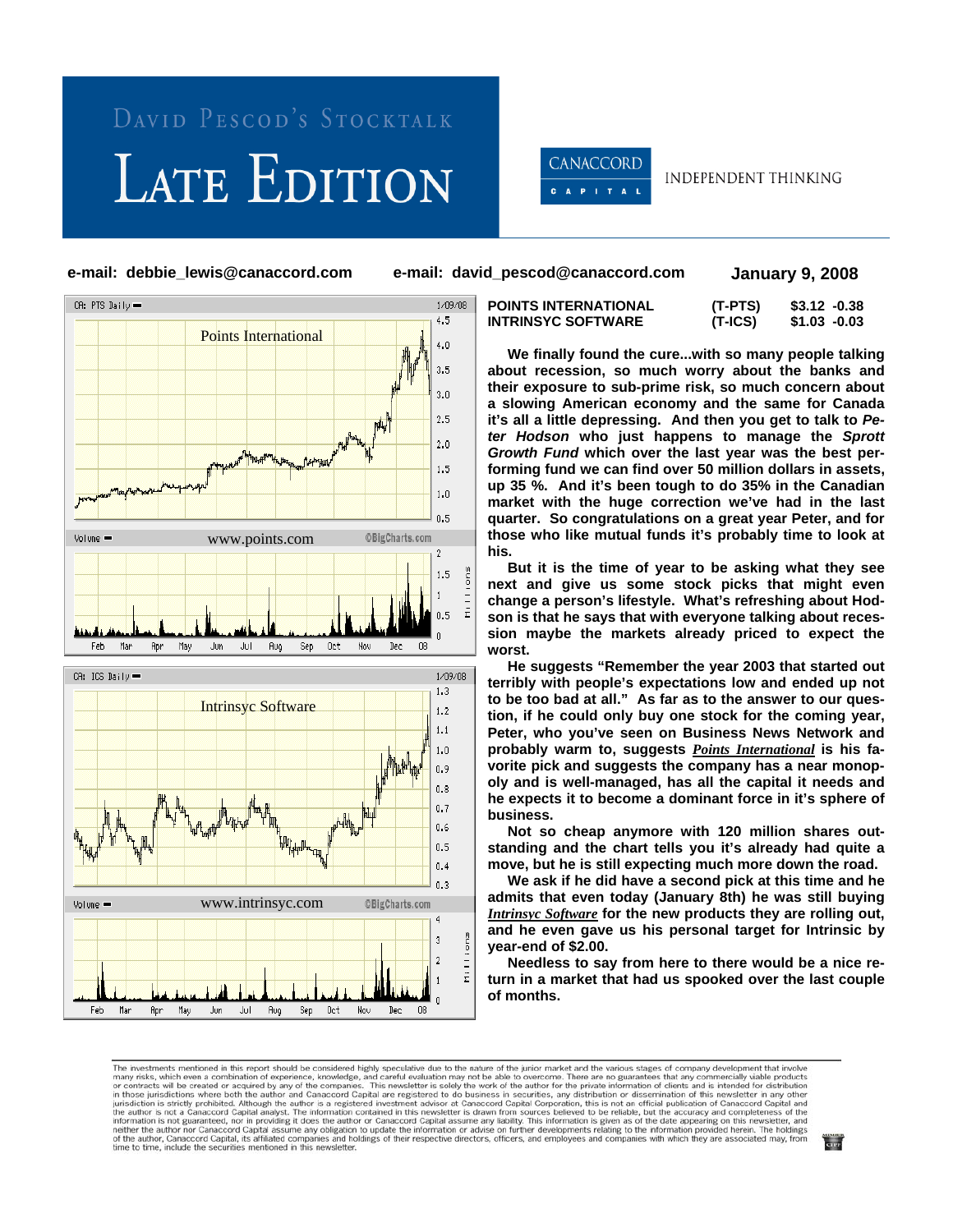## **LATE EDITION**



INDEPENDENT THINKING

**David Pescod 780-408-1750 Debbie Lewis 780-408-1748 Fax: 780-408-1501 Page 2** 





 **It's that time of year that more than a few brokerage houses, investment firms and stock pickers come up with their selections for the coming year and they are always intriguing as to what their top picks would be.** 

 **An interesting package put out by** *Versant Partners* **and their top ten picks for 2008 we found pretty interesting reading. Some of their picks aren't going to be a big surprise to you as they suspect** *Thompson Creek* **the miner can see 24-25 next year for a 50% return. They also have big hopes for** *Geologix Explorations* **with a target of \$4.25.** 

 **Other ones you may not follow have BIOMS Medical, the Edmonton based investigator of multiple sclerosis they feel has important "balance points" this coming year and they are suggesting this stock could see \$12.25 down the road.** 

 **It is an interesting report to read but the one story that stood out to us in an era of high oil and gas prices that at a time when oil and gas stocks aren't benefiting because governments keep increasing royalties, costs keep going up and the bottom line isn't what it could have been is alternative energy. Alternative energy seems to be a place you've got to examine and** *Western Wind* **is one of those players.** 

 **In the Versant's Partner report, analyst** *Massimo Fiore*  **writes "Western Winds current operating capacity is set to quadruple by 2009 as it holds long-term contractual agreements to sell power to the energy hungry California grid. They continue, "California Dreaming. Western Wind leases or owns a 25,000 acre aggregate land package in some of the most favorable jurisdictions for renewable electricity generation in North America. The company's assets are ideally located as the wind and solar resource is abundant, power prices are high and strict minimum renewable energy requirements help projects clear potential red tape." Fiore continues, "The current operating base of 34.5 MW provides a springboard for expansion as it holds a 120 MW supply agreement with Southern California Edison. Furthermore, management plans to complement the generating portfolio by entering the solar energy space. The company's total capacity could reach close to 1800 MW by 2015."** 

 **Fiore ends the piece by writing, "Undervalued as an acquisition target. Utilities seeking to diversify their generating base are looking for wind power as the first foray into the renewable electricity space making Western Wind an ideal acquisition target"….** 

To receive the Late Edition and be on our daily circulation simply e-mail Debbie at Debbie\_lewis@canaccord.com and give your address, phone number and e-mail and we'll have you on the list tonight.